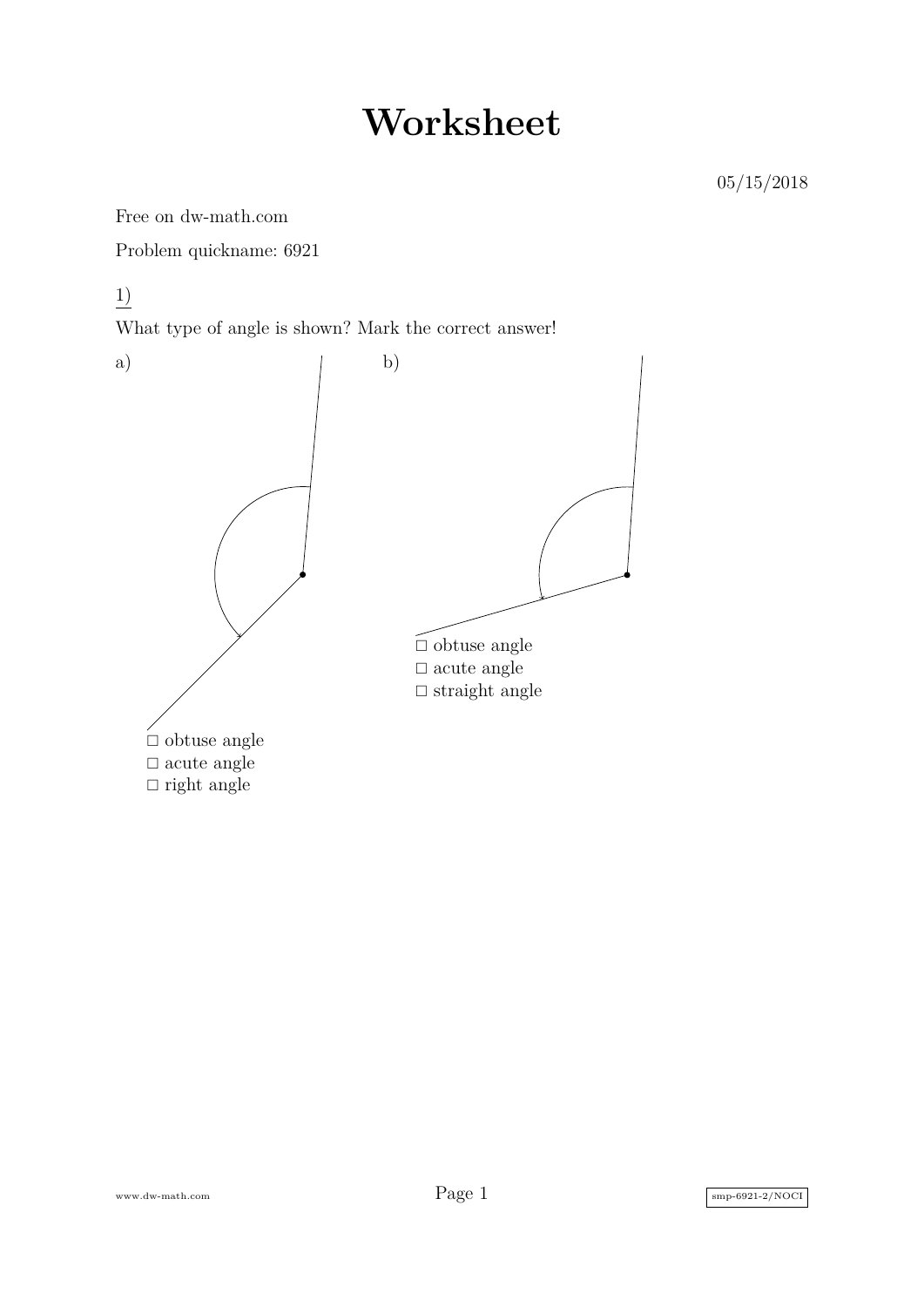

## 2)

What type of angle is shown? Mark the correct answer!

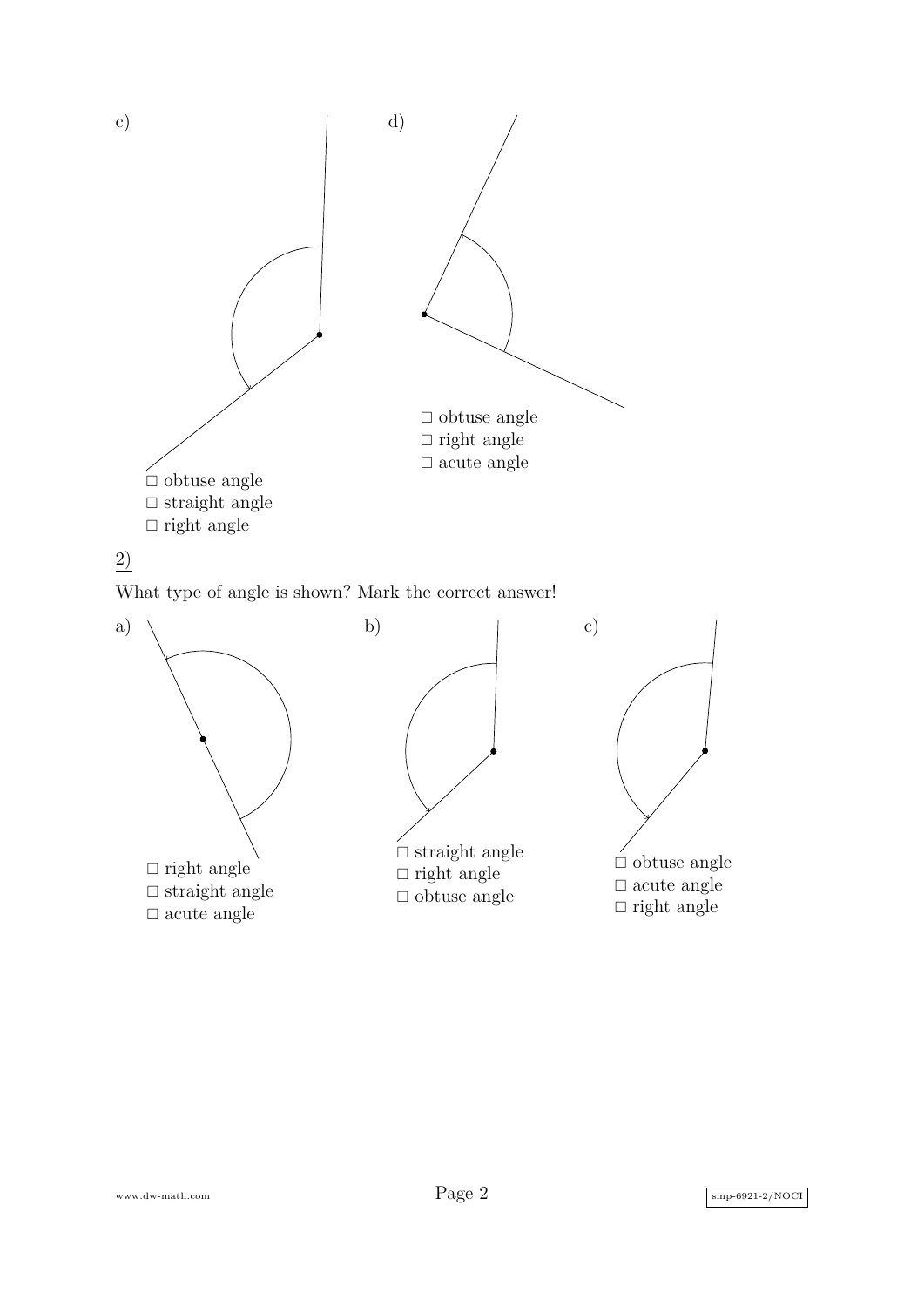



What type of angle is shown? Mark the correct answer!



www.dw-math.com  $Page\ 3$  smp-6921-2/NOCI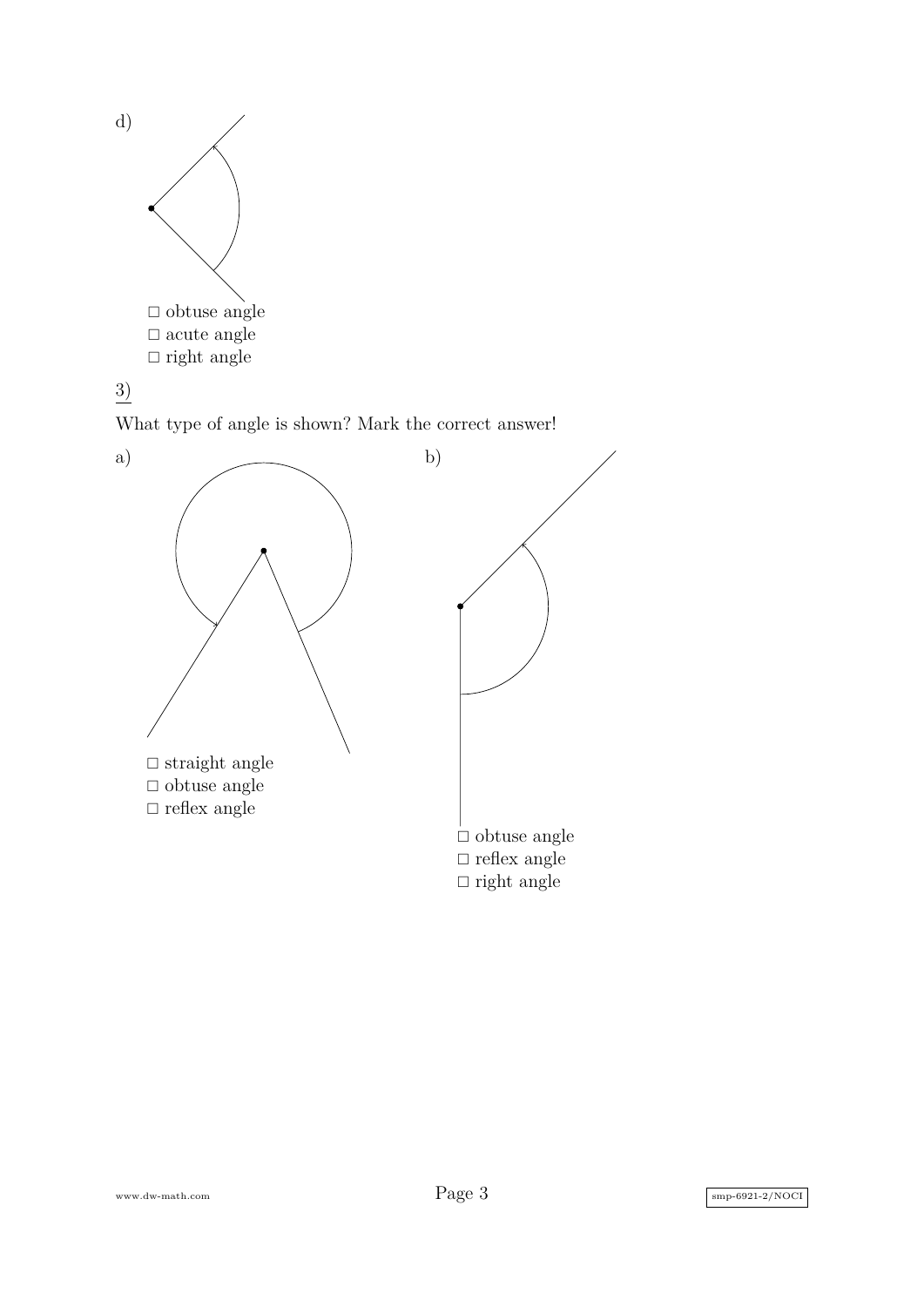

## 4)

What type of angle is shown? Mark the correct answer!





 $\Box$ <br/>obtuse angle  $\Box$  acute angle  $\Box$  full angle